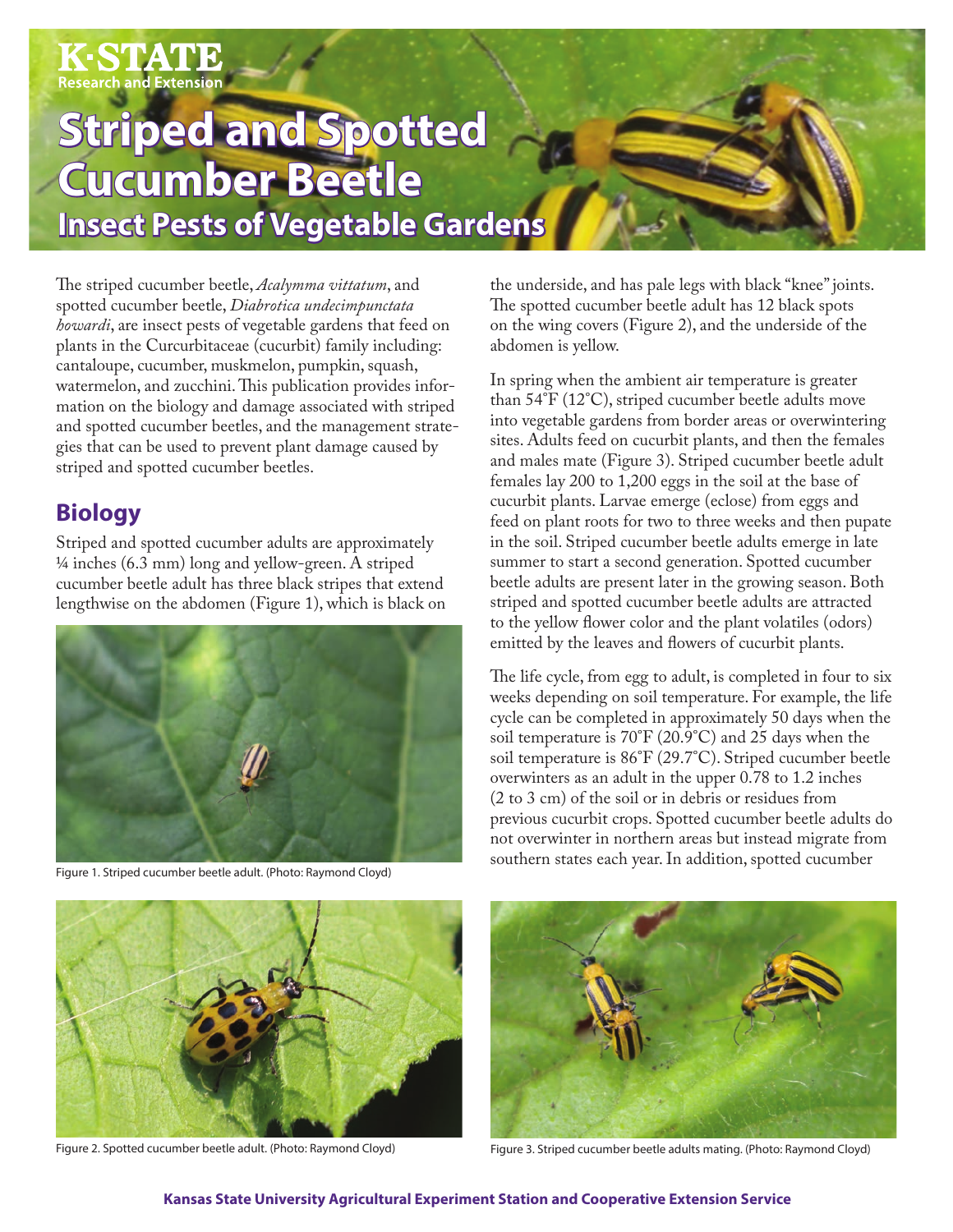beetle adult females lay eggs in the soil among corn and grasses, so larvae do not feed on the roots of cucurbit plants. There can be two or more generations during the growing season.

#### **Damage**

Striped cucumber beetle larvae feed on the roots of cucurbit plants, which reduces growth, stunts plants, and/or kills young seedlings or transplants, especially when populations are extensive. For example, striped cucumber beetle larvae feeding on the roots of pumpkin and squash plants can stunt growth and delay fruit development and maturity. Spotted cucumber beetle larvae do not feed on the roots of cucurbit plants.

Striped cucumber beetle adults emerge from the soil in the spring and feed on the leaves of cucurbit plants that were started from seeds or transplanted into the garden (Figure 4). Pumpkin and squash are highly susceptible to striped cucumber beetle feeding, which begins immediately after plants have emerged from the soil. Extensive feeding by adults early in the growing season can kill seedlings and/or transplants. Striped cucumber beetle adult feeding that occurs later in the season causes plant stunting and reduced fruit set, especially when adults feed on flowers. In late summer, striped cucumber beetle adults can damage the rind of pumpkins, squash, and melons.



Figure 4. Striped cucumber beetle adults feeding on plant leaves. (Photo: Raymond Cloyd)



Figure 5. Feeding by striped cucumber beetle adults creates holes in leaves. (Photo: Raymond Cloyd)

Striped cucumber beetle adults feed on more different types of cucurbit crops than spotted cucumber beetle adults. Striped cucumber beetle adults feed on leaves, stems, flowers, and fruit. Feeding by adults creates holes in leaves (Figure 5) and small openings (cavities) in plant stems.

Spotted cucumber beetle adults feed primarily on the leaves and flowers of cucurbit plants (Figure 6). Feeding damage to flowers can reduce fruit set and yields. Only striped cucumber beetle adults feed on watermelon, muskmelon, and pumpkin rinds, which may result in scarring later in the growing season (Figure 7). Mature cucurbit plants are less attractive to cucumber beetle adults because they produce lower levels of cucurbitacin, a volatile chemical compound or odor emitted by the leaves and flowers of cucurbit plants. Cucurbitacin attracts cucumber beetle adults, which allows them to find plants later in the growing season.

Striped and spotted cucumber beetle adults can transmit the disease; bacterial wilt of cucurbits, *Erwinia tracheiphila*. Striped cucumber beetle adults can transmit the disease early in the growing season. Young plants are more susceptible to the bacterial wilt disease than plants that mature later in the growing season. Newly emerged striped cucumber beetle adults acquire the bacteria by feeding on infected plants causing their mouthparts to become



Figure 6. Spotted cucumber beetle adults feeding on cucurbit flower. (Photo: Raymond Cloyd)



Figure 7. Scarring on rind of pumpkin caused by striped cucumber beetle adult feeding. (Photo: Raymond Cloyd)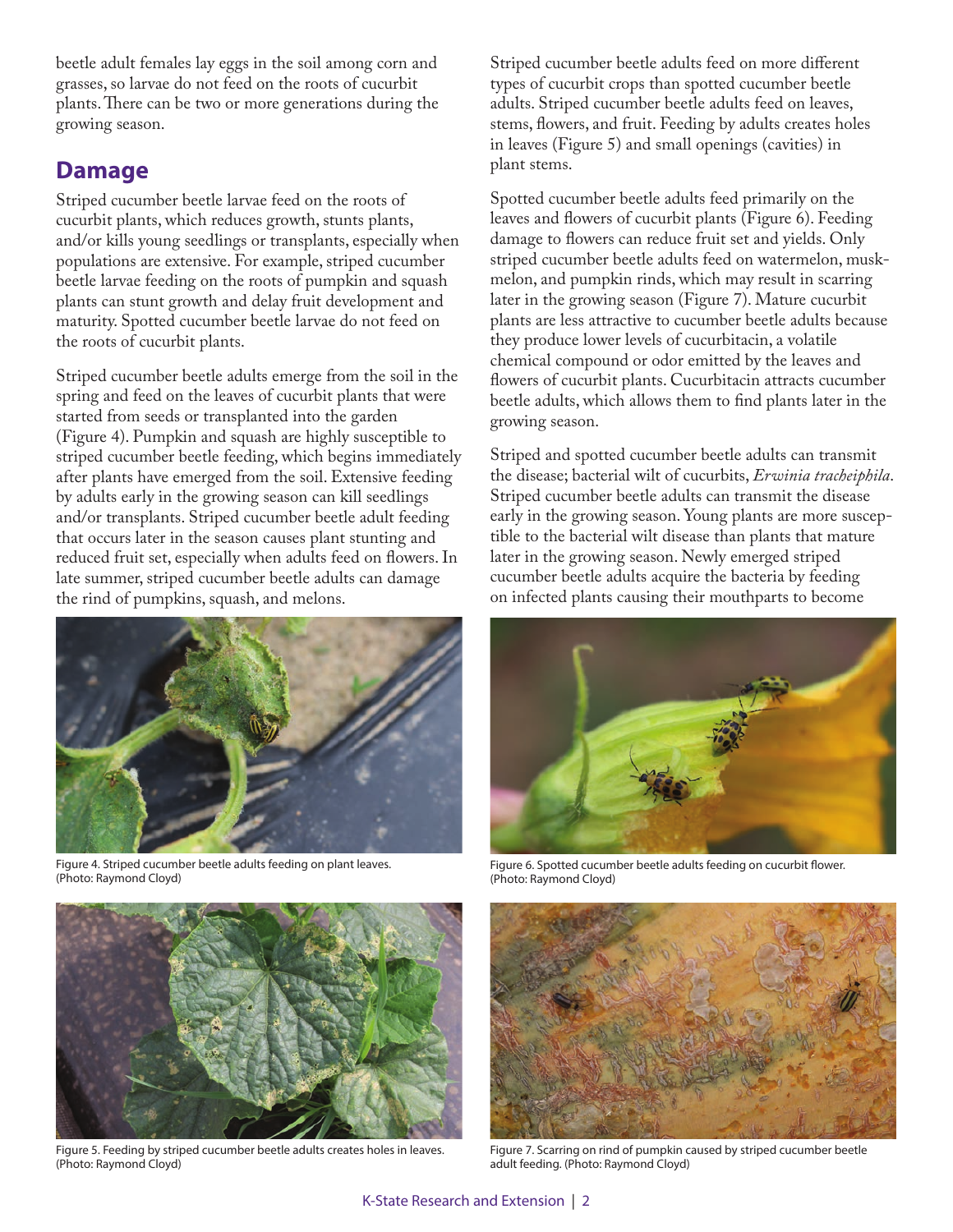contaminated. Later in the growing season, spotted cucumber beetle adults can transmit the bacteria to other plants by creating feeding wounds that allow the bacteria to enter. Infection also can occur when cucumber beetle adults deposit excrement or frass containing the bacteria onto fresh feeding wounds on the leaves and flowers.

Once inside the plant, the bacteria reproduces within the water-conducting tissues (xylem) of plants, and then blocks the vascular system causing leaves to wilt (Figure 8). Plants wilt seven to 21 days after being infected by the bacterial wilt disease. Cucumber beetle adults acquire the bacteria by feeding on an infected plant and then can transmit to a healthy plant when feeding. The blend of volatiles (odors) emitted by wilting plants attract cucumber beetle adults, thus facilitating spread of the disease. The bacteria overwinters in the digestive tract of striped cucumber beetle adults. Cucumber, muskmelon, squash, and pumpkin are susceptible to the bacterial wilt disease, whereas watermelon is resistant.

#### **Management**

The management of striped and spotted cucumber beetle adults is important to reduce plant damage and transmission of the bacterial wilt disease. Because nothing can be done to save cucurbit plants that are infected with the bacterial wilt disease, they should be disposed of



Figure 8. Plant displaying symptoms of bacterial wilt of cucurbits. (Photo: Raymond Cloyd)

immediately. The only way to keep cucurbit plants from being infected with the bacterial wilt disease is to prevent cucumber beetle adults from feeding.

#### *Scouting*

Look for striped cucumber beetle adults when seedlings emerge or after transplants have been planted into the garden. Continue scouting for both striped and spotted cucumber beetle adults later in the growing season. Scout the vegetable garden three to four times a week during the growing season as early detection of infestations can mitigate plant damage and transmission of the bacterial wilt disease by cucumber beetle adults.

#### *Cultural*

Use transplants rather than sowing seeds directly into the garden soil. Transplants can withstand cucumber beetle adult feeding better than seedlings and small plants, which are highly susceptible to feeding and to the bacterial wilt disease. Place straw mulch around plants (Figure 9) to provide shelter or refuge for wolf spiders (lycosids) and other predators such as ground beetles (carabids) that feed on cucumber beetle larvae.

#### *Sanitation, Physical Removal, and Sticky Traps*

Sanitation practices such as the removal of crop debris or residues will help reduce populations of overwintering striped cucumber beetle adults. In addition, weeds within and around the vegetable garden should be removed because they may serve as a source for the bacterial wilt disease. Remove cucumber beetle adults by hand three to four times a week to reduce plant damage. Place yellow sticky cards among cucurbit crops to capture cucumber beetle adults. This will assist in timing insecticide applications to coincide with the presence of cucumber beetle adults.



Figure 9. Straw mulch placed around plants provides shelter for beneficial insects. (Photo: Raymond Cloyd)



Figure 10. Floating row cover protects plants from cucumber beetle adult feeding. (Photo: Raymond Cloyd)